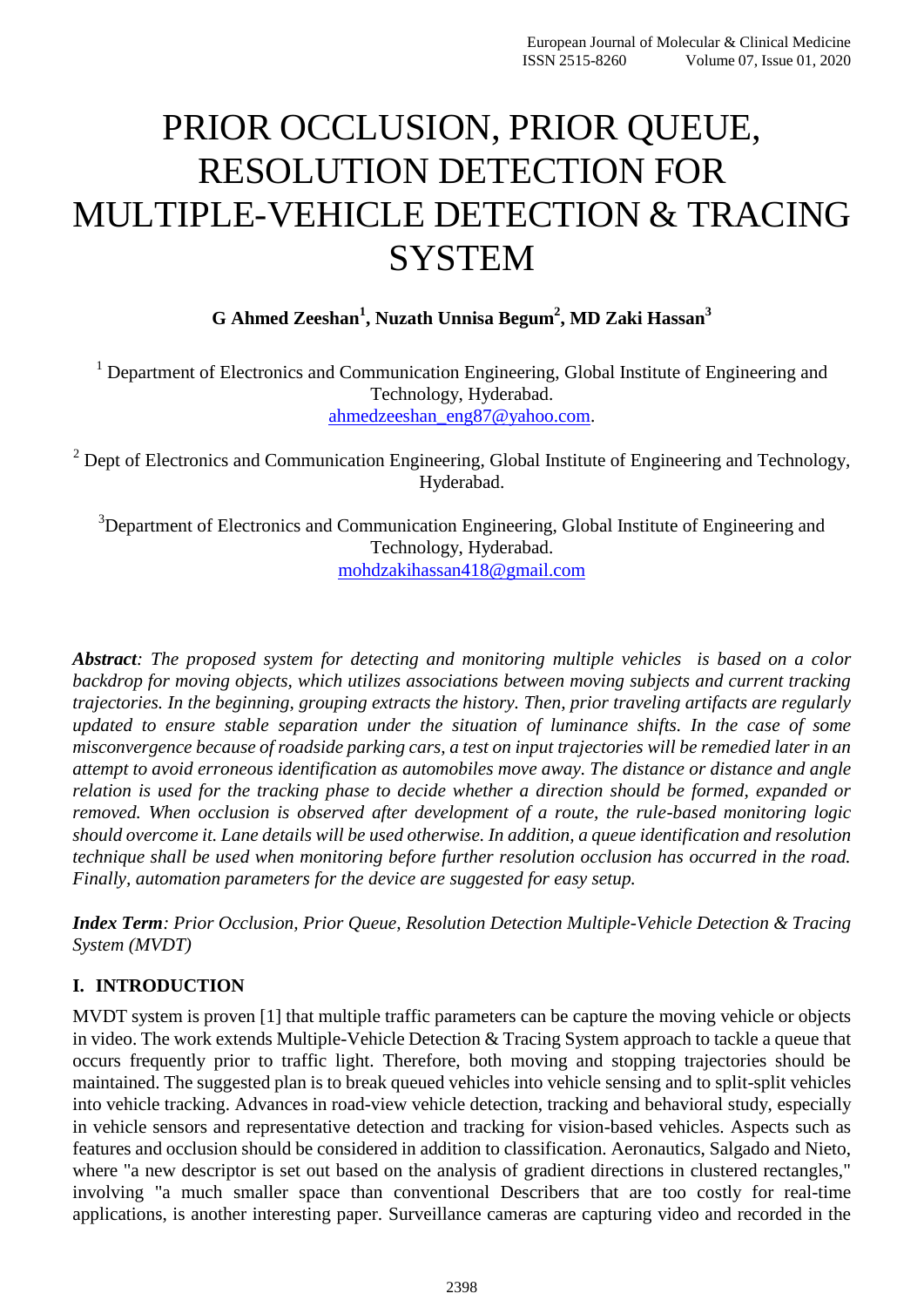tape and human need to monitor the video all the time. Here a framework needs to recognize moving object and concentrate the data dependent on that without drawing in the human to screen the video constantly. Transient separating, Background deduction and optical stream are the ways to deal with distinguish the moving objects. For vehicle-mounted camera The SVM is being educated in a new database of vehicle images. On the other hand, Huang's background research is extensive and the entropy is used for an algorithm of motion detection, although this paper is a very good one, the exactness obtained was relatively low Due to perspective effects, shadows, vibration of the camera, changes of lighting and other factors, several vehicles could be detected in one engine, which greatly affected system performance. Therefore, after vehicle identification, occlusion control is an important step. Multiple ways are available to reduce occlusions. Many researches has been carried out on moving object detection using back ground subtraction algorithm and one of them is a contour based approach. It generates the contour map based on foreground and background information of each region and size and amplification varies depends on halo that surrounds the people. At the overlapping pixels the contour saliency become decreases due to the similarity between the back ground cross walk line and the thermal intensity of the people which results the contour completion grows slightly into the similar background region. The other methodology is self arranging which is appropriate to be received in a layered structure at area level; it can improve location results permitting to all the more productively handling the disguise issue. An epic closer view and foundation identification model is presented dependent on shading space. Partial occlusion was placed at vehicle corner. The disruption issue is addressed at functional control intersections. The vehicle counting is done of two-show classifications. Shows heuristic analysis / counting-related functions

#### **II. LITERATURE OVERVIEW**

R.Bhuvaneswari, and R. Subban, [1]developed a new object recognition system on the basis of feature extraction and points of interest. Initially, the point of interest of the image was selected using derivative kadir-bradydetector and the neighbourhood pixels of a particular window size was selected for further processing. In this literature paper, the Gabor and curvelet features were extracted from the area of interest, and classified by utilizing Support Vector Machine (SVM) classifier [2]. The performance of the developed object recognition system was evaluated in light of accuracy, precision, recall and f-measure. From the experimental outcome, the developed approach outperforms the existing approaches with satisfactory result. Classification by utilizing substance based neural network [3]. Initially, wavelet transform was utilized to extract the feature vectors form the collected image in order to achieve more accurate information. Finally, the misclassification between the foreground and background images was reduced by using the neuralnetwork classifier model. Moreover, the substance based neural network involvesthe removal of the regions in the surrounding image to increase the accuracy of object classification. Performance evaluation reveals that the developed system reduces theoccurrence of misclassification and reflects the exact shape object accurately X.S. Tang, et al, [4] utilized a multi-stream systemon the basis of different geometric feature spaces for object recognition. In order to assess the robustness and smoothness of the proposed representation, four representative geometric feature sets were examined. To further verify the effectiveness of the proposed system, the geometric feature sets were applied on the four challenging datasets. The developed multi-stream method achieves comparable or better results compared to the existing performers. W. Tao, et al, [5] presented a new algorithm for object localization and classification on the basis of Spatial Adjacent Bag of Features (SABOF), Superpixel Adjacent Histogram (SAH) and multiple segmentation cues. The following reviews previous work on both processing configurations, which are simple, cost-effective and multifunctional are able to adapt lighting varies in real-time, with an approximate context dynamically modified to detect moving objects. The methods, nevertheless, relied on an original context which did not contain moving objects. [6] The class and partition estimation parameter of the Chen et al. applied without any reference to the initial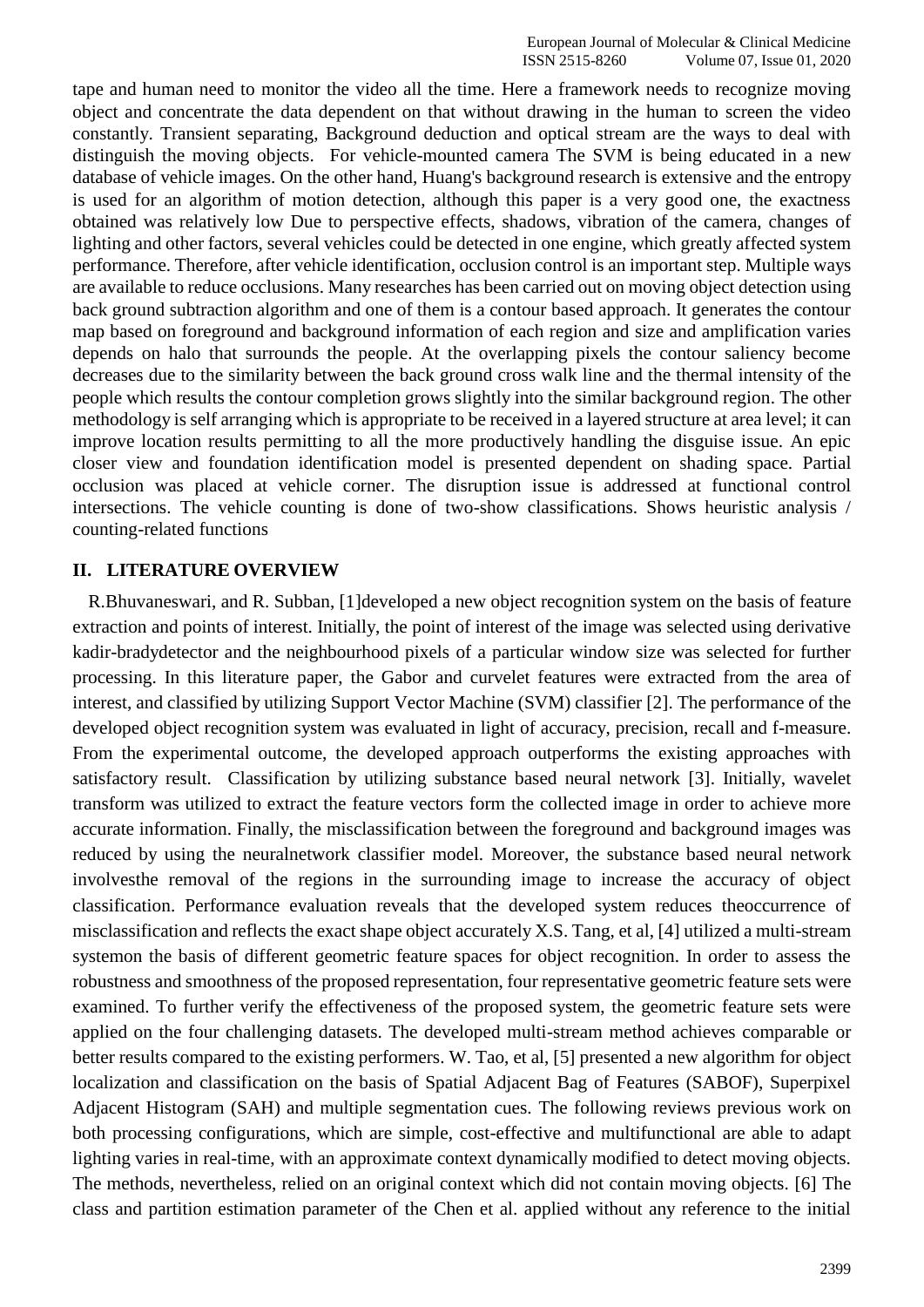context to moving objects. Nevertheless, when the luminance changes, the iteration function converges gradually. For processing vehicle tracks, Kaman extended filter (EKF) has been applied to estimate vehicle positions and speeds, as shown in. It is proposed that all the unwanted shadows with horizontal and vertical lines be removed in a line based algorithm, for example. The lines are based on information about lane-dividing line. Therefore, a picture samples collected from many cameras are fused to solve the occlusion problem. In addition, a windshield-based algorithm is proposed for deep occlusions of traffic. In a cutting area, when observed in convex regions, occlusion is eliminated.

## **III. PROPOSED METHODOLOGY**

Complex segmentation and regulatory rationalization form the current MVDT framework. First, the current video image, previous moving objects and previous paths across current segments of moving subjects are used for the dynamic segmentation. The rule-based monitoring logic then uses the existing moving objects with past trajectories to identify existing pathways. This proposes a UAV-based Multi-vehicle monitoring and vehicle counting detection system for both set and traveling past. Next, the UAV collects and transmits the detector image sequence separated through 2 parts: stationary context and moving rear. The tracker monitors all identified automobiles in long-sequence video to ensure correct vehicle identification. We create a multi-object management system, monitor tracked vehicles in a single node, and to provide intelligent stats to each wheeled vehicle. They can manage tracked vehicles effectively, preventing confusion. In addition, multi-objective management module incorporates parallel processing technology to improve computational performance. The app has four key components: vehicle control, multi-vehicle tracking and vehicle counting. Briefly, this approach requires.



Fig. 1.Block Diagram

### **A. Prior Occlusion slitting by lane**

The monitoring system could be confused if vehicles are hidden when the frame enters. Thankfully, many cars are horizontally hidden side by side across adjacent lanes. Accordingly, lane awareness is recommended for prior occlusion detection and resolution.

### **B. Update Trajectories**

The pathway core is used to link current moving objects with the current trajectory to reduce the calculation capacity. This relation is used to depart from the center of the current moving object

### **C. Static Background Vehicle detection**

. For vehicle counting, vehicle detection is a key process. We address mostly how the UAV operates in floating mode in this section. We can remove moving vehicles with context modeling in the case of a fixed context. A set of N background sample values is used to model each Context pixel [v1, v2, vN]. The pixels values of their neighbors are randomly chosen as their reference models. A difference D between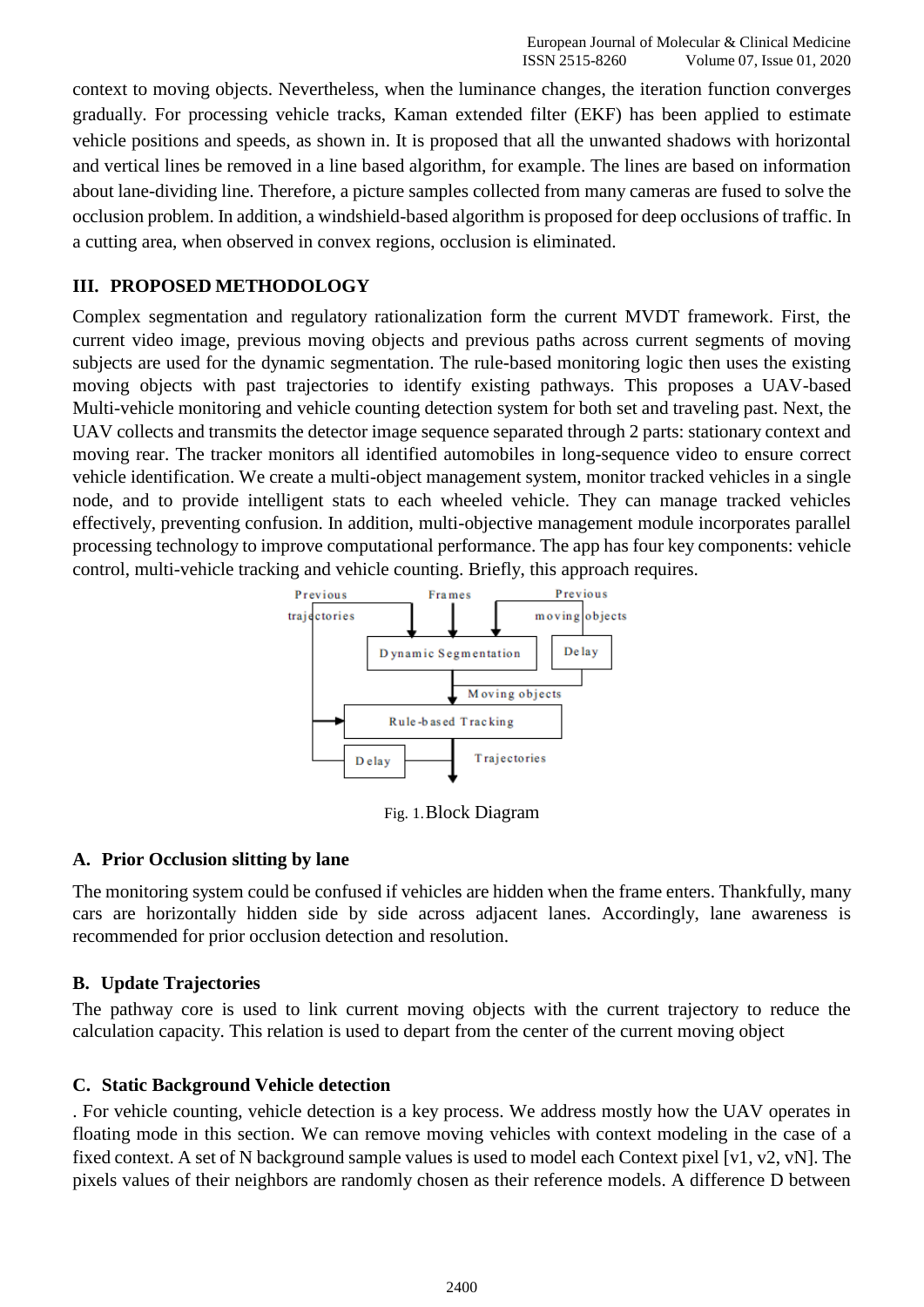the pixel values is specified for  $v(x)$  pixel classification in point  $v(x)$  centered region. Equation defines D for gray image.  $D = JV(x)$  to vij.

## **IV. RESULT AND DISCUSSION**

An image sequence recorded before the Cihyun road traffic light is tested in the experimental results (shown in Fig. 1). The size of the frame is 10500, 320 to 240 and 30 fps. The transfer time per frame is average of 14.8ms. The machine is being built with a Pentium-4 2.8 GHz CPU, 512 M RAM on the Windows XP platform.



(a) Horizontal edges of lane

(b) edges grouped by run-length method



(c) Filter out the grouped

(d) mean heights of the queue-occluded vehicles.

Fig.2. Output Result1

Picture. 1. (a) Lane 2 horizontal borders are contained in green colours; (b) The edges of the lane 2 are further grouped by the length process. The grouped ends are shown in red colours; (c) filter out the grouped ends, which are below an earlier threshold. Yellow is shown on the filtered edges. (d) To break queue-occluded vehicles take the medium heighs of the minimum height and maximum heights of the other grouped ribs. The broken lines are magenta-colored.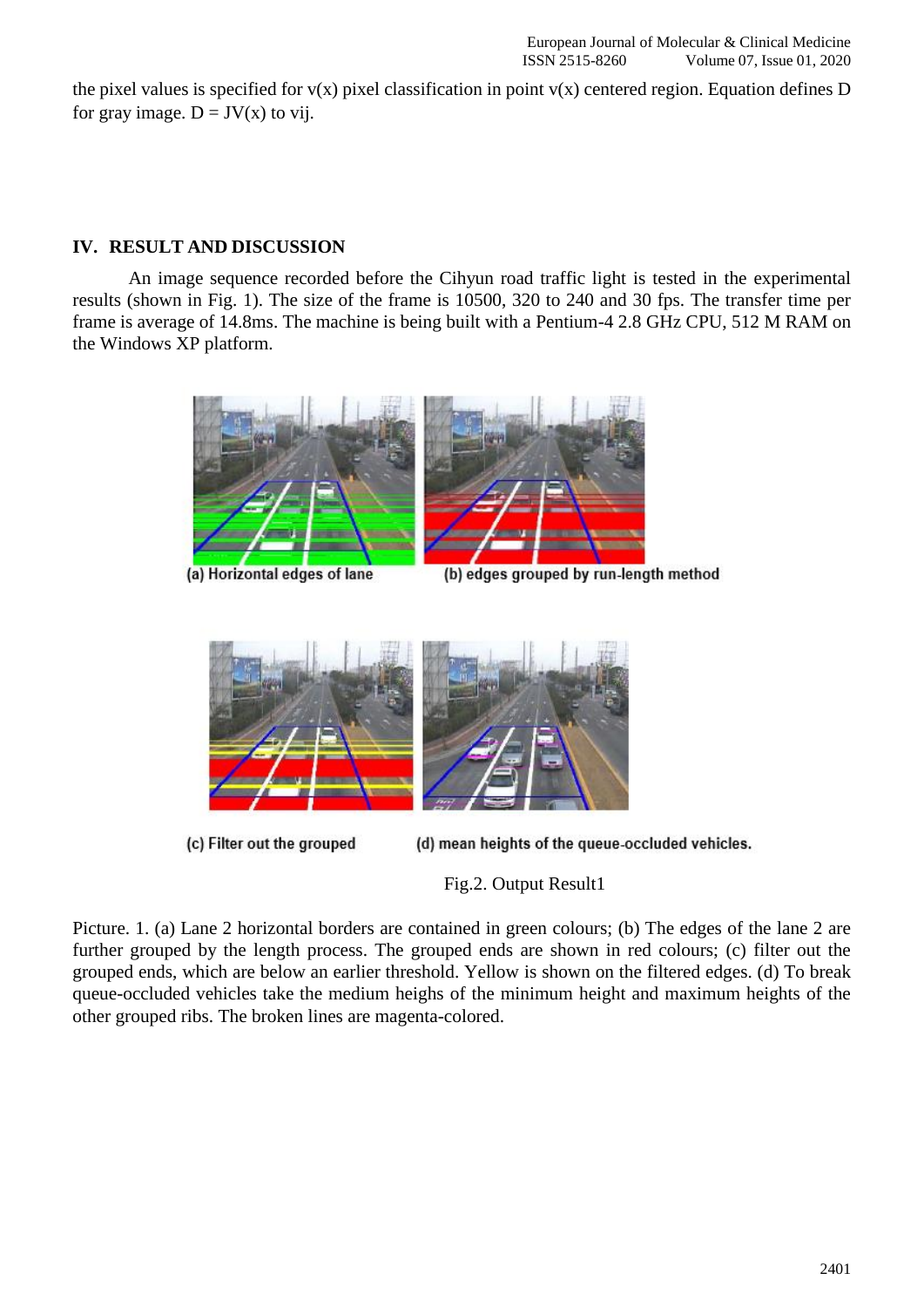

(e) Vehicle detection







(f) Prior occlusion, prior queue, resolution detection Fig.3. Output Result2

Table 1. The accuracy rate of queue resolution

| Total test quantity                  | 48    |
|--------------------------------------|-------|
| Number of splitting queuing vehicles | 42    |
| Accuracy rate                        | 87.5% |

### **V. CONCLUSION AND FUTURE WORK**

This research proposes an MVDT program with parameter automation, vehicles identification, path details previous to breaking, vehicle monitoring and a detailed calculation of traffic parameters. At first, a color context extraction technique based on spatio-temporal data, with a luminance correction and an incorrect convergence balance is robustly used for segment movements. First, before dividing the vehicle into the detection area with the information on the lane, obscure vehicles are resolved. Proposed prior queue based article overcome the queue occlusion for vehicles occluded at queue time. Finally, vehicle tracking is achieved by the spaces & elevation. Above results demonstrated that proposed system is very accurate in terms of the real time application.

#### **REFERENCES**

[1]R.Bhuvaneswari, and R. Subban, "Novel object detection and recognition system based on points of interest selection and SVM classification",Cognitive Systems Research, vol.52, pp.985-994, 2018. [2]P.Sengottuvelan, and R. Arulmurugan, "Object classification using substance based neural network", Mathematical Problems in Engineering, 2014.

[3]H.Ren, and Z.N. Li, "Object detection using boosted local binaries",Pattern Recognition, vol.60, pp.793-801, 2016.